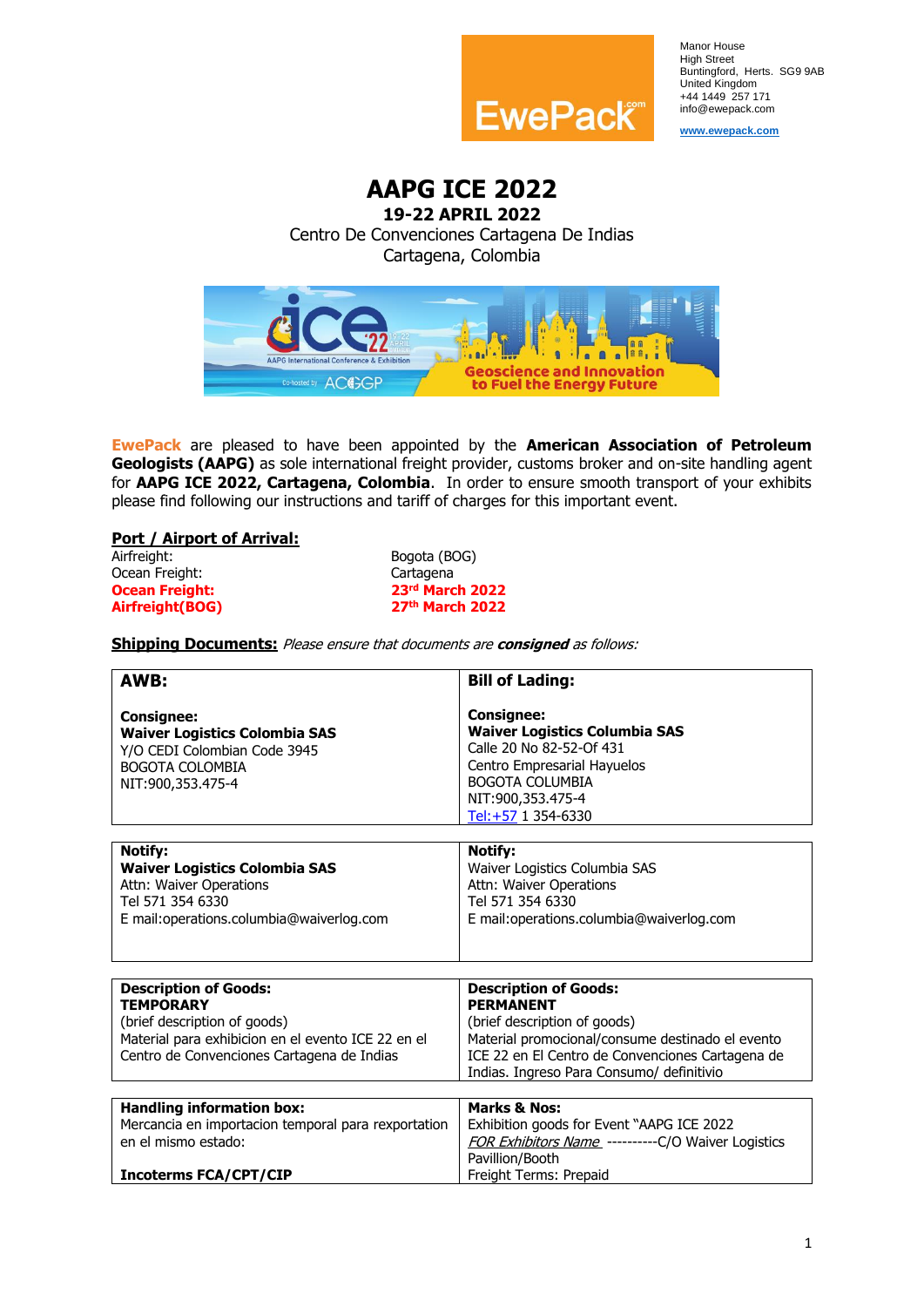Please ensure that the following information is shown on AWB

| Handling information: | AAPG ICE 2022                   |
|-----------------------|---------------------------------|
| Declared Value:       | NVD / NVC                       |
| Freight:              | <b>PREPAID</b>                  |
| Rate:                 | Do not declare term "as agreed" |

Please note that Temporary and Definitive items must be packed, manifested, documented and shipped as separate items. Please ensure that you produce 1 x MAWB for Temporary items and 1 x MAWB for Definitive items (No HAWBs accepted).

For Sea freight FCLshipments, original Bs/L have to be issued showing destination **Cartagena**

#### IMPORTANT

Packing list-invoice contents have to match exactly the goods. **All serial numbers and all references** have to be included in the invoice**. It is very important to state correct weights in all documents**

Please ensure that the following declarations are made on both AWB and Invoices:

| <b>Definitive Import</b> |                                                          |
|--------------------------|----------------------------------------------------------|
| Goods:                   | <b>Advertising Material</b>                              |
| Declaration:             | CARGA DESTINADA A LA EXHIBICION DE AAPG ICE 2022 A       |
|                          | REALIZARSE EN CARTAGENA EN EL CENTRO DE CONVENCIONES     |
|                          | Y EXPOSICIONES JULIO CESAR TURBAY AYALA. MATERIAL PARA   |
|                          | SER DISTRIBUIDO DURANTE EL EVENTO. MUESTRAS SIN VALOR    |
|                          | COMERCIAL Y SIN REINTEGRO.                               |
| <b>Temporary Import</b>  |                                                          |
| Goods:                   | List the actual items being shipped                      |
| Declaration:             | CARGA DESTINADA A LA EXHIBICION DE AAPG ICE 2013 A       |
|                          | REALIZARSE EN CARTAGENA EN AL CENTRO DE CONVENCIONES Y   |
|                          | EXPOSICIONES JULIO CESAR TURBAY AYALA, MATERIAL PARA SER |
|                          | EXHIBIDO.CARGA SERA RE- EXPORTACION EN EL MISMO ESTADO.  |

#### **Please note that the ATA Carnet is not accepted by Colombian Customs**

### **Commercial Invoice:**

Please see our template for Temporary and Definitive items. Packing list-invoice contents have to match exactly the goods and AWB. **All serial numbers and all references** have to be included in the invoice**. It is very important to state correct weights in all documents.** Invoice must contain HTS model, brand, origin, quantity, unit cost and currency

Please note that Temporary and Definitive items must be packed, manifested, documented, and shipped as separate items. Please ensure that you produce 1 x invoice for Temporary items and 1 x invoice for Definitive items. Please ensure both invoices contain the relevant above-mentioned declarations referring to their customs status. It is very important that realistic values are shown on all documentation. Colombian Authorities have the right to question declared values and even apply penalties in case of high discrepancies.

#### **Labelling:**

Please ensure that all freight is clearly label, on at least 2 sides, for ease of identification as follows.

ICE 2022 / EXHIBITOR NAME c/o Waiver Logistics Centro de Convenciones Cartagena de Indias Exhibition Goods for Event AAPG ICE 2022 Pavillion **Booth** No Piezas xx AWB/BL No Gross weight \_\_\_\_\_ Dims \_\_\_\_\_